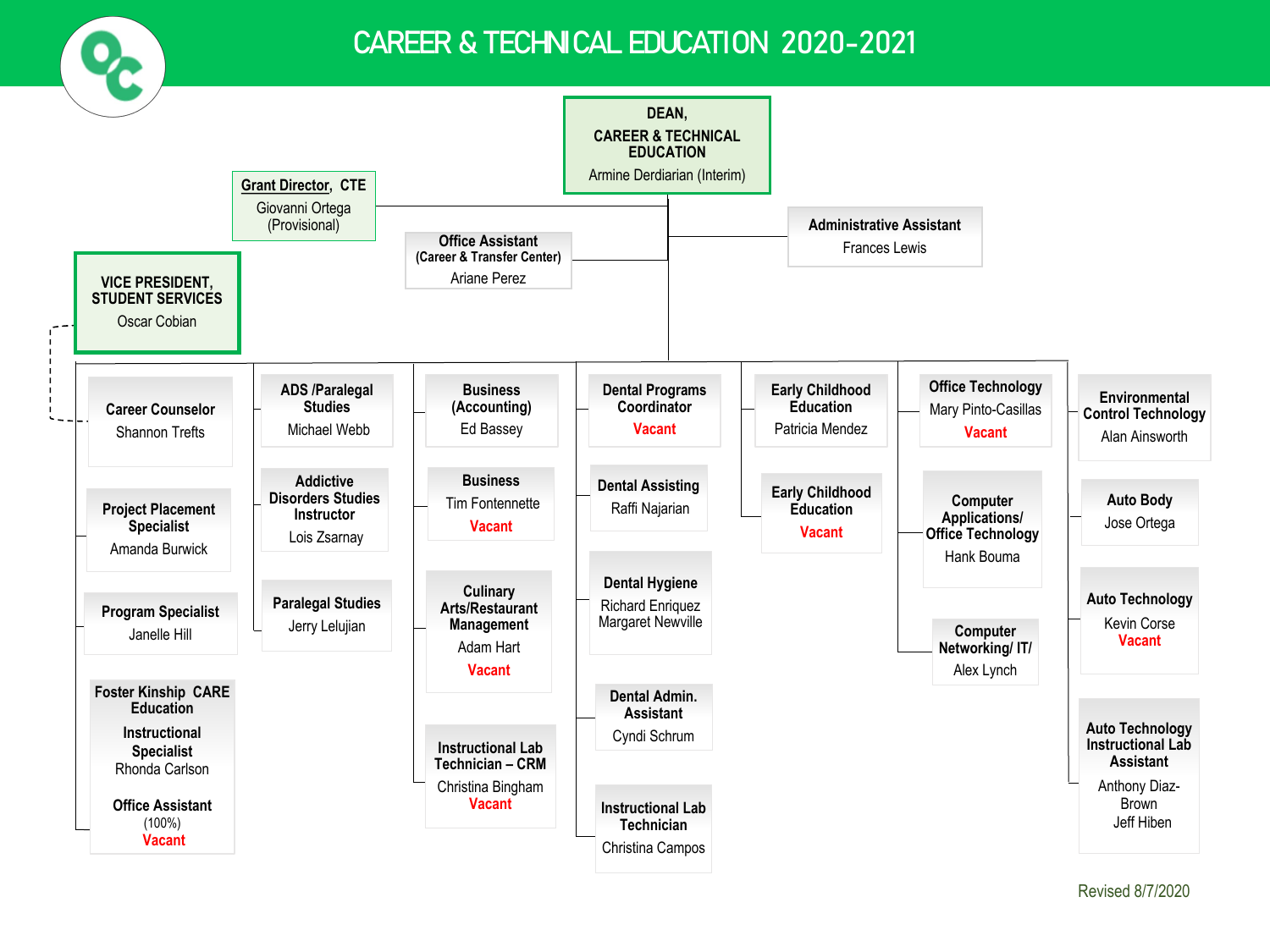

## FACILITIES, MAINTENANCE & OPERATIONS 2020-2021

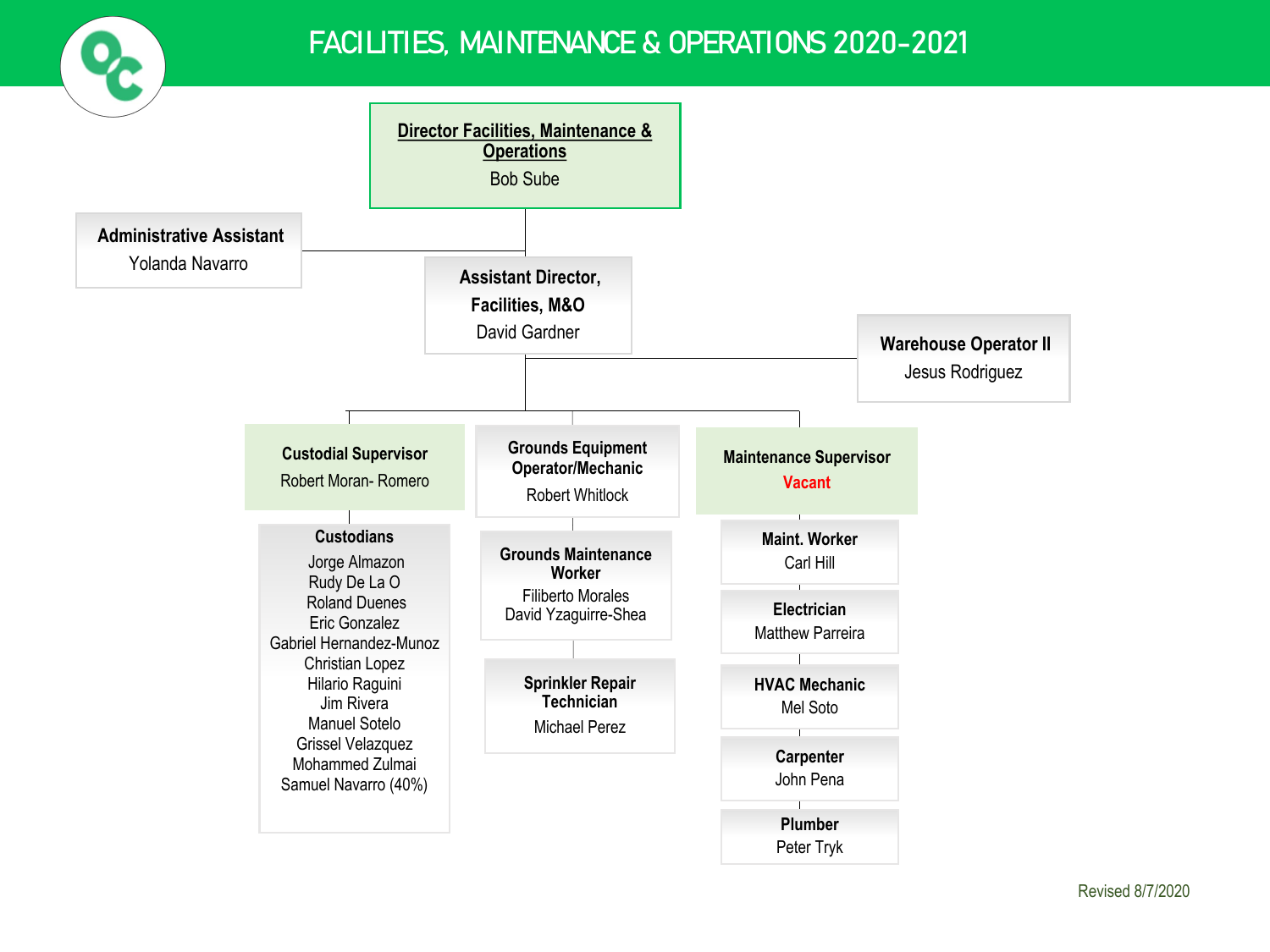

## INSTITUTIONAL EFFECTIVENESS 2020-2021

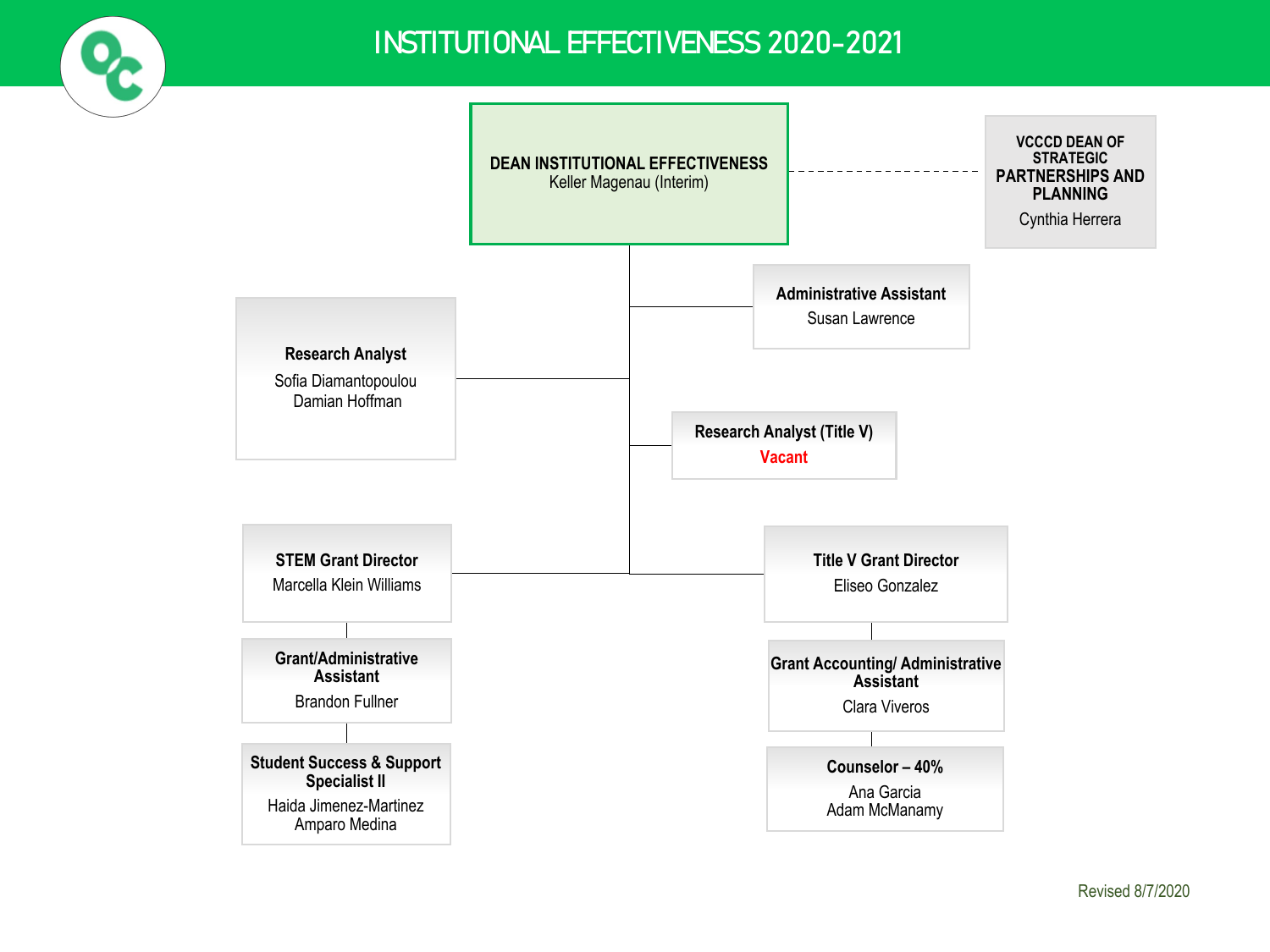

### LIBRARY AND LIBERAL STUDIES 2020-2021

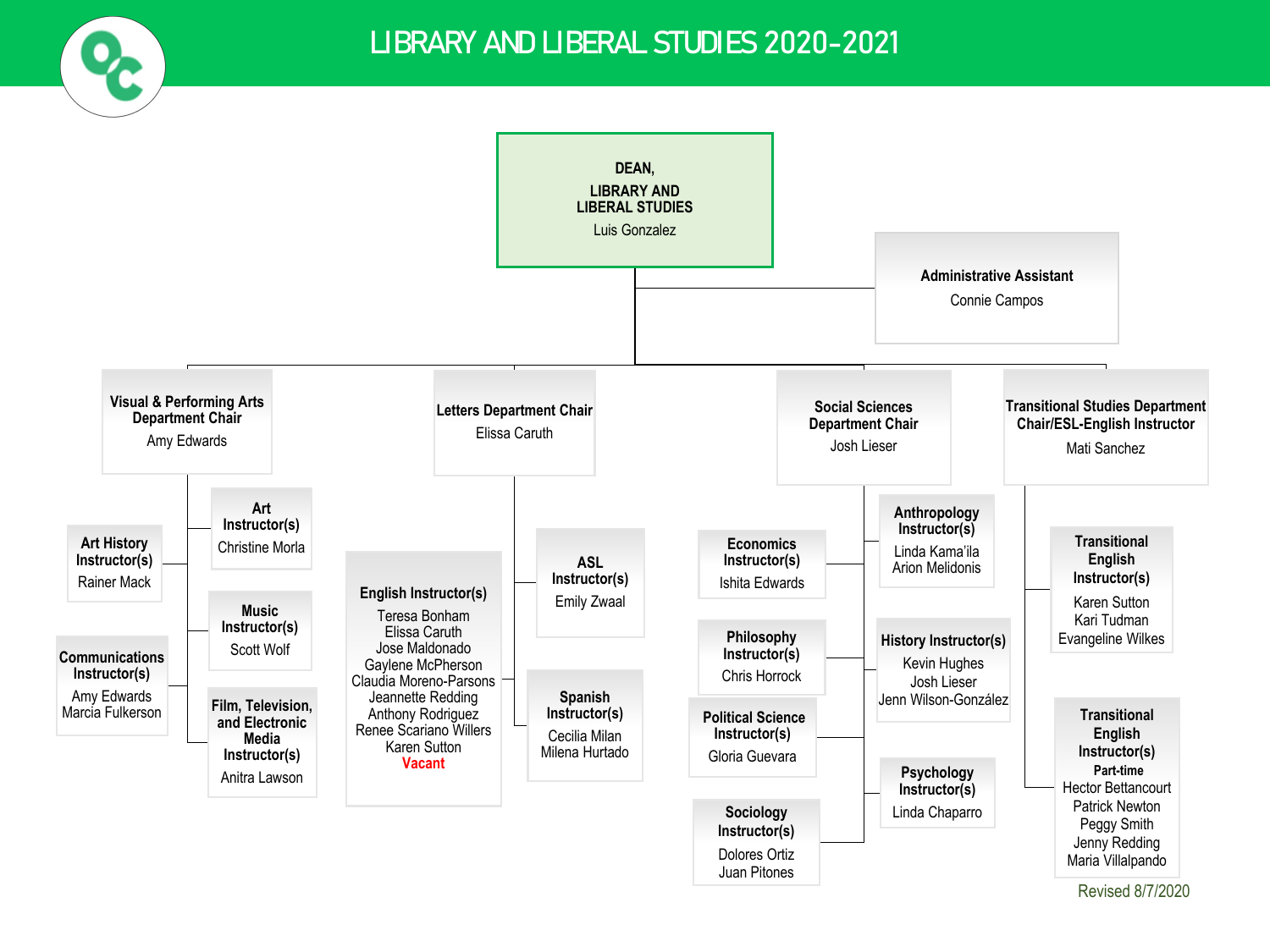

# MATH/SCIENCE/HEALTH/PE/ATHLETICS 2020-2021

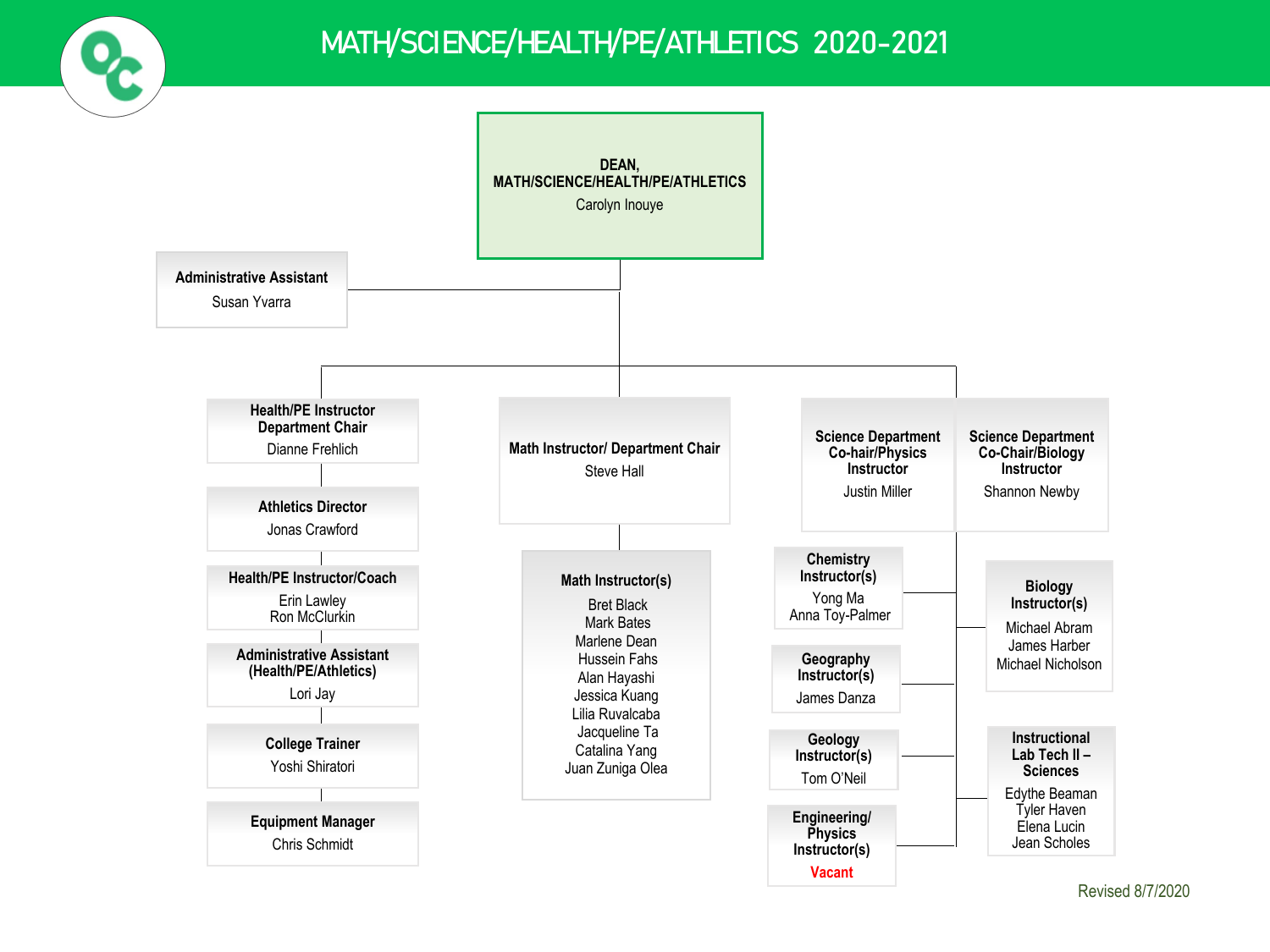